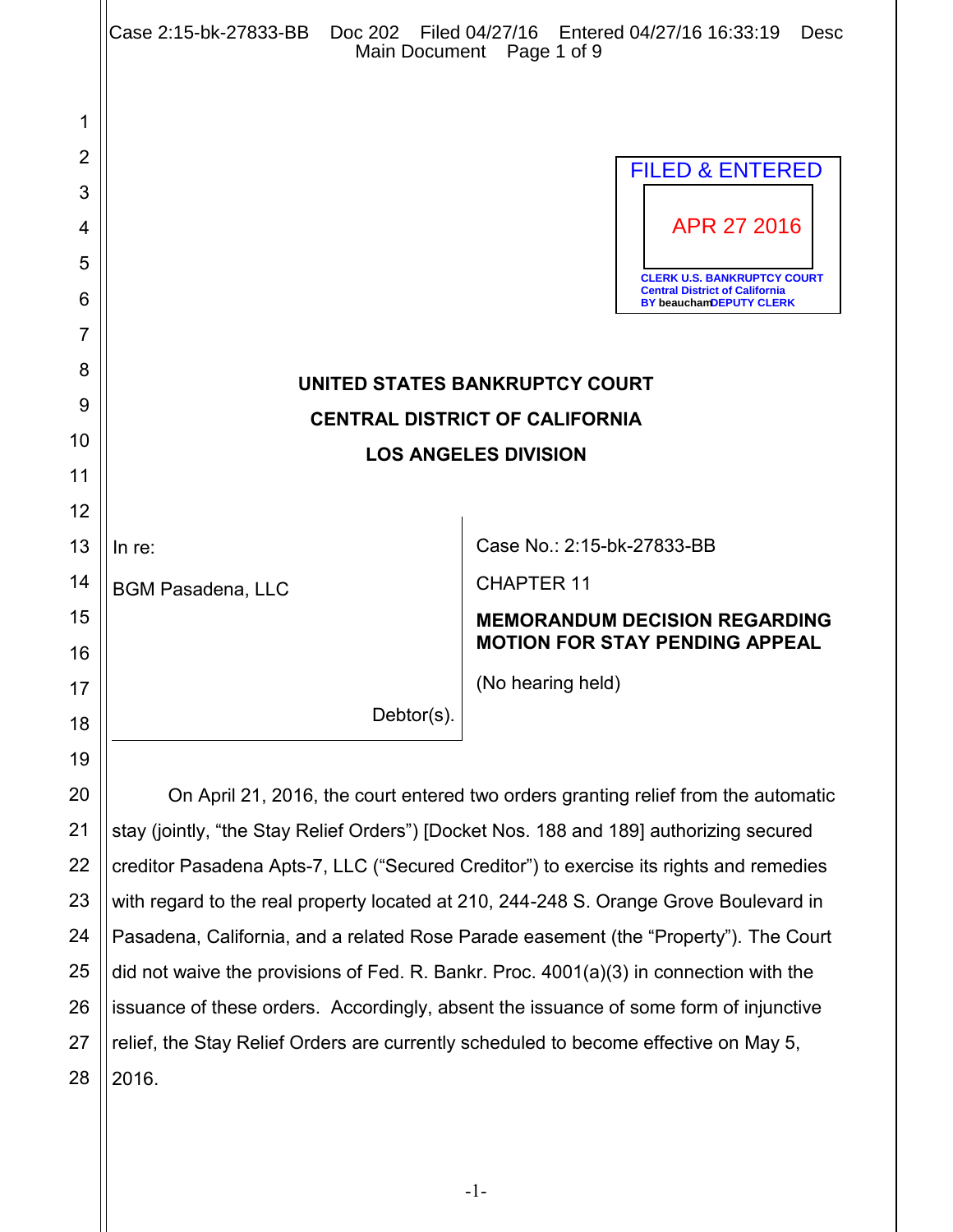On April 22, 2016, debtor and debtor in possession BGM Pasadena, LLC ("Debtor") filed a motion seeking a stay pending appeal of the Stay Relief Orders. The Court has reviewed and considered the foregoing motion (the "Debtor's Motion"), the accompanying Request for Judicial Notice in Support of Emergency Motion for Stay Pending Appeal, the Secured Creditor's opposition thereto, a joinder in that opposition filed by senior secured creditor Cantor Group, LLC, as successor to Citizens Business Bank, and the Court's records and files in this chapter 11 case and hereby denies that motion for the reasons set forth below.

# **I**

## **APPLICABLE LAW**

The standard for evaluating a motion for a stay pending appeal is similar to that used to decide whether to grant a preliminary injunction. The Court must in the exercise of its judicial discretion based on the facts and circumstances of the particular case evaluate the following four factors:

- 1. whether the applicant has made a strong showing that it is likely to succeed on the merits of its appeal;
- 2. whether applicant will be irreparably injured absent the issuance of a stay;
- 3. whether issuance of a stay will substantially injure other interested parties; and

4. where the public interest lies.

Nken v. Holder, 556 U.S. 418, 433, 129 S. Ct. 1749 (2009). The Ninth Circuit has applied this standard using a flexible approach that has been described as a "sliding scale," under which the applicant must show that irreparable harm is probable and either that (1) there is a strong likelihood of success on the merits and that the public interest does not weigh heavily against a stay or (2) appellant has a substantial case on the merits and the balance of hardships tips sharply in the petitioner's favor. Leiva-Perez v. Holder, 640 F.3d 962 (9th Cir. 2011).

-2-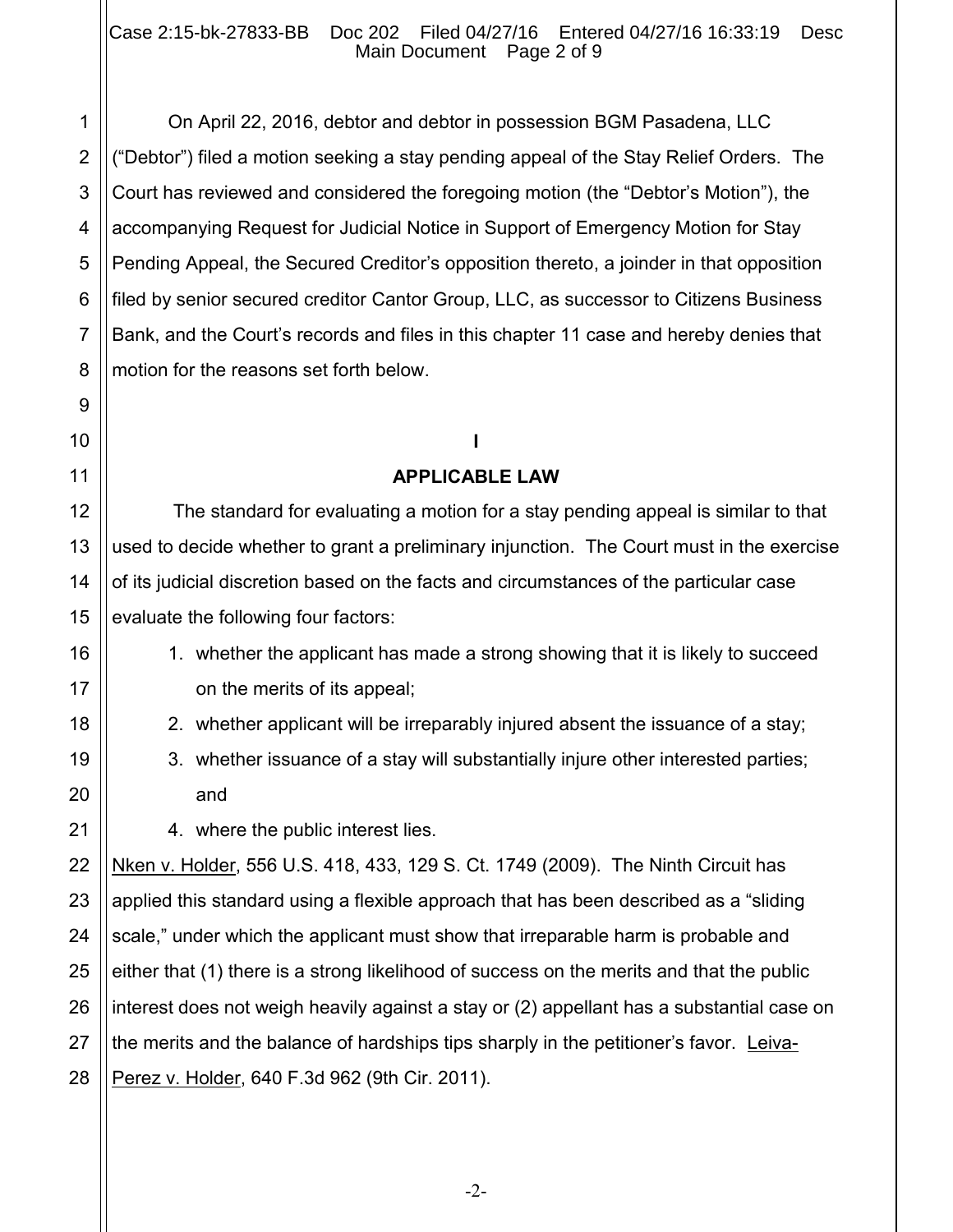## **II**

## **LIKELIHOOD OF SUCCESS ON THE MERITS**

Debtor has failed to carry its burden of proof on the issue of the likelihood of success on the merits, even under the flexible approach adopted by the Ninth Circuit in Leiva-Perez, supra. The Court granted the Secured Creditor's motions for relief from stay (jointly, the "Relief Motions") under both Bankruptcy Code section 362(d)(1) and Bankruptcy Code 362(d)(3), either one of which grounds is sufficient to sustain the result.

Although the Court expressed the view that a debtor must file and obtain approval of a disclosure statement even if it contends that all classes in its proposed plan are unimpaired and not entitled to vote on its plan, the Court's conclusion that the Secured Creditor was entitled to relief from stay under section 362(d)(3) was not based exclusively or even primarily on the debtor's failure to file a disclosure statement.

Pursuant to section 362(d)(3), a creditor with a lien against "single asset real estate" as defined by Bankruptcy Code section 101(51B) is entitled to relief from the automatic stay unless, within 90 days after the petition date,<sup>1</sup> the debtor has either (1) filed a plan of reorganization "that has a reasonable possibility of being confirmed within a reasonable time" or "commenced making monthly payments . . . . " Although the Debtor represented that it had tendered one set of monthly payments shortly after the commencement of the case, it conceded on the record at the time of hearing on the Relief Motions that it had ceased making monthly payments thereafter. It seems highly unlikely that any appellate court would conclude, therefore, that the Debtor had "commenced making monthly payments" within the meaning of section 362(d)(3).

Therefore, the Secured Creditor's right to relief under this section turns on whether the plan proposed by the Debtor had a reasonable possibility of being

 $\overline{1}$  $1$  Or, if there is a dispute about whether a piece of property is "single asset real estate," within 30 days after a determination is made that the property qualifies as such. In this case, however, the parties have never disputed that the Property is single asset real estate. The petition filed commencing this chapter 11 case contains an admission to this effect.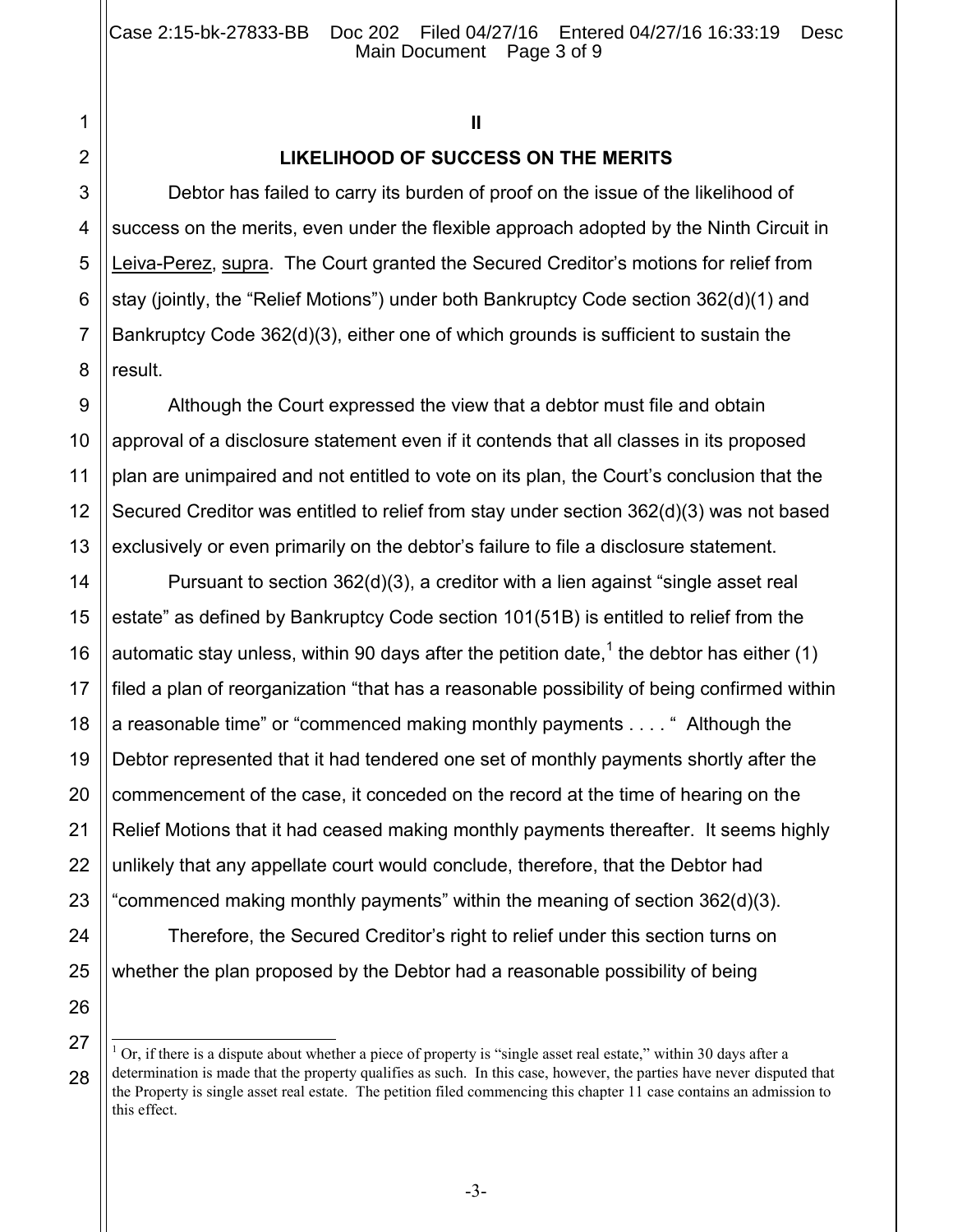#### Case 2:15-bk-27833-BB Doc 202 Filed 04/27/16 Entered 04/27/16 16:33:19 Desc Main Document Page 4 of 9

confirmed within a reasonable period. This Court held that it did not. The plan in its present form has no prospect whatsoever of being confirmed. It is true that the Debtor may be able to propose a different plan at some point in the future that would have had a higher likelihood of being confirmed, but that is not what section 362(d)(3) requires as a condition to continuation of the automatic stay. A confirmable plan should have been filed within the first 90 days of the case.

The whole purpose of section 362(d)(3) is to expedite the process of proposing a realistic plan in cases that Congress believed should and could move promptly toward reorganization. If a debtor wants to take more than 90 days to formulate its plans for reorganization, Congress decided that the debtor should have to pay for that privilege by making monthly payments. Here, the debtor filed an unrealistic bare-bones plan early in the case, a slightly-revised version shortly thereafter and an amended version of that plan more than 90 days after the case was filed, but none of these versions has a realistic prospect of reorganization within a reasonable period. This is insufficient to prevent the grant of relief from stay under section 362(d)(3).

The Debtor's plan cannot be confirmed in its present form (or in either of the forms filed prior to the 90-day deadline), as the treatment proposed for the Secured Creditor is not confirmable (among other reasons). The plan represents that the Secured Creditor's claims are unimpaired (and, therefore, that the Secured Creditor is not entitled to vote), but this is not the case. The plan understates the amount of the Secured Creditor's second priority deed of trust by more than \$600,000 and the amount of its fifth priority deed of trust by more than \$1,800,000.<sup>2</sup> Thus, the Court held that the plan was not likely to be confirmed within a reasonable period and that relief from stay was warranted under section 362(d)(3).

 $\overline{a}$  $2<sup>2</sup>$  The settlement agreement approved by the bankruptcy court in the Debtor's prior bankruptcy case, which was attached as an Exhibit to the Relief Motions [Docket Nos. 92 and 93], at internal page 6, section 11.2, provides that the Secured Creditor's junior claim can only be cashed out at \$600,000 (rather than the full amount of \$2.4M) if there are no uncured defaults. And there are uncured (and arguably incurable) defaults.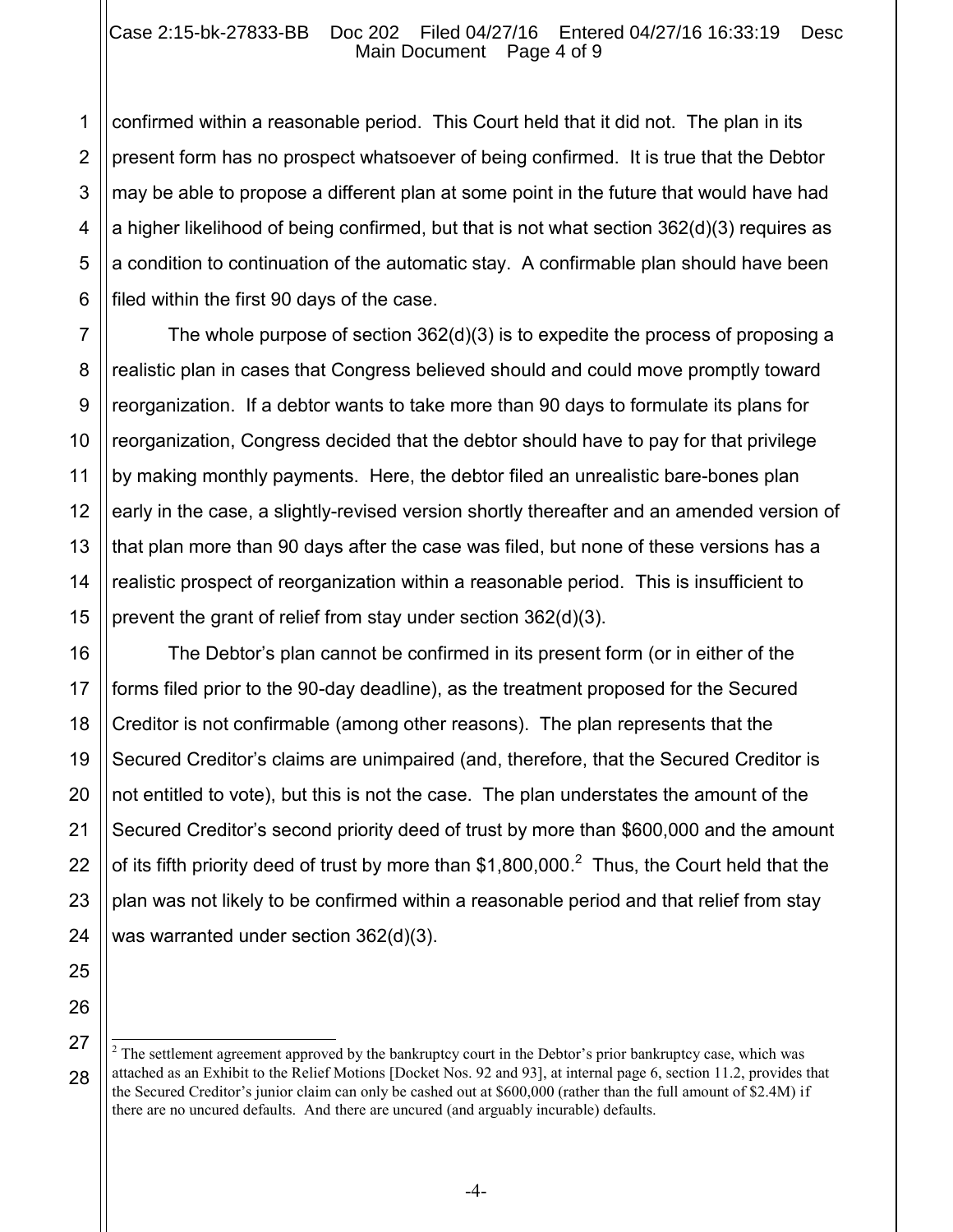#### Case 2:15-bk-27833-BB Doc 202 Filed 04/27/16 Entered 04/27/16 16:33:19 Desc Main Document Page 5 of 9

1 In addition, the Court found cause to grant relief from the automatic stay based on the terms of the settlement agreement approved in the Debtor's prior bankruptcy case. The Debtor objects that it was unaware that the creditor would be relying on this argument until the creditor filed its reply brief a week before the hearing. However, the original Relief Motions did seek relief from stay under section 362(d)(1) "for cause" based on a lack of adequate protection and did include a copy of the settlement agreement from the prior bankruptcy case (the "Settlement Agreement") as an exhibit. The Debtor had an opportunity to present, and the Court had an opportunity to consider, arguments and authorities concerning the enforceability of the automatic stay waivers contained in that agreement. Thus, the Court is satisfied that the notice given to the Debtor of the Secured Creditor's intention to advance this argument was sufficient under the circumstances of this case.

Section 16.2 of the Settlement Agreement, at internal page 9, contains the following waiver:

[I]n the event of a filing of any such a bankruptcy case [a subsequent filing by the Debtor], Debtor agrees that sufficient cause exists for the bankruptcy court having jurisdiction over such bankruptcy case to grant Creditors relief from the automatic stay based upon, among other things, lack of adequate protection. Debtor irrevocably consents and waives any right to object, and Creditors shall be entitled, to an order granting relief from any and all stays, including the automatic stay imposed by 11 U.S.C. §362 or equitable relief under 11 U.S.C. §105, or other applicable law, so as to permit Creditors to foreclose upon the Property and to exercise any and all other rights and remedies of Creditors under applicable law, this Agreement or any other Loan Document.

Debtor argued at the hearing on the Relief Motion that prepetition waivers of the automatic stay are unenforceable. While it is true that courts have generally treated waivers of the automatic stay as unenforceable when they are contained in prepetition agreements between a lender and a borrower (because the interests of third parties, such as unsecured creditors, for whose benefit the automatic stay exists were not considered at the time the agreement was made), the same cannot be said of waivers that are approved after notice and an opportunity for hearing in the context of an earlier

-5-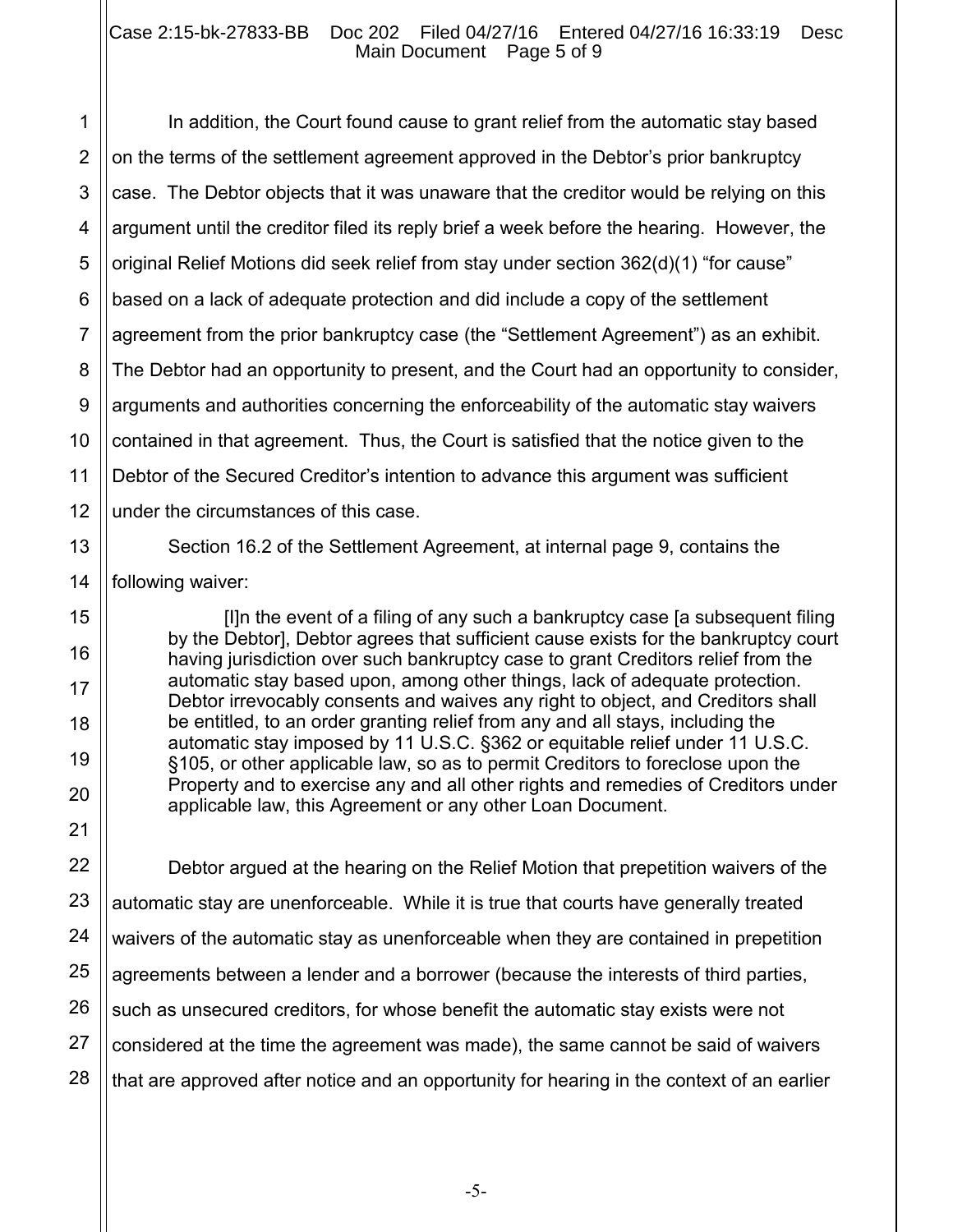#### Case 2:15-bk-27833-BB Doc 202 Filed 04/27/16 Entered 04/27/16 16:33:19 Desc Main Document Page 6 of 9

1 bankruptcy case. When such a waiver is made a part of a confirmed plan or a courtapproved settlement agreement, either with the consent of unsecured creditors or after they have received notice and an opportunity to object, absent changed circumstances, such waivers have routinely been enforced. The Debtor in this case has not identified any facts or circumstances that should make this Court unwilling to enforce the parties' earlier court-approved settlement. That agreement contemplated that the Secured Creditor would be entitled to relief from the automatic stay if the Debtor filed another bankruptcy case. It seems highly unlikely that an appellate court would permit the Debtor to disregard the terms of this agreement and avoid having to abide by the terms of a settlement agreement previously approved by this Court.

For these reasons, this Court finds that the Debtor has failed to make either a strong showing that it is likely to succeed on the merits of its appeal or that there is a strong likelihood of success on the merits of its appeal.

#### **III**

#### **IRREPARABLE INJURY**

The Debtor argues that there will be irreparable injury if a stay is not issued because, absent the issuance of a stay pending appeal, the Secured Creditor will be able to foreclose upon the Property, which consists of three historic and unique buildings and the loss of real property is traditionally considered irreparable injury. However, this argument overlooks the fact that the Debtor repeatedly argued on the record at the time of hearing on the Relief Motions and the confirmation of its plan that it had on hand, or would within a few days have on hand, sufficient money to pay the amounts due the foreclosing creditor in full. These funds were to come from a nondebtor affiliate who does not need this court's authority to use this money, if necessary, to prevent a foreclosure or to purchase the Property at the foreclosure sale. Thus, this Court is not persuaded that the Debtor has established that irreparable injury will in fact ensue if a stay is not issued.

-6-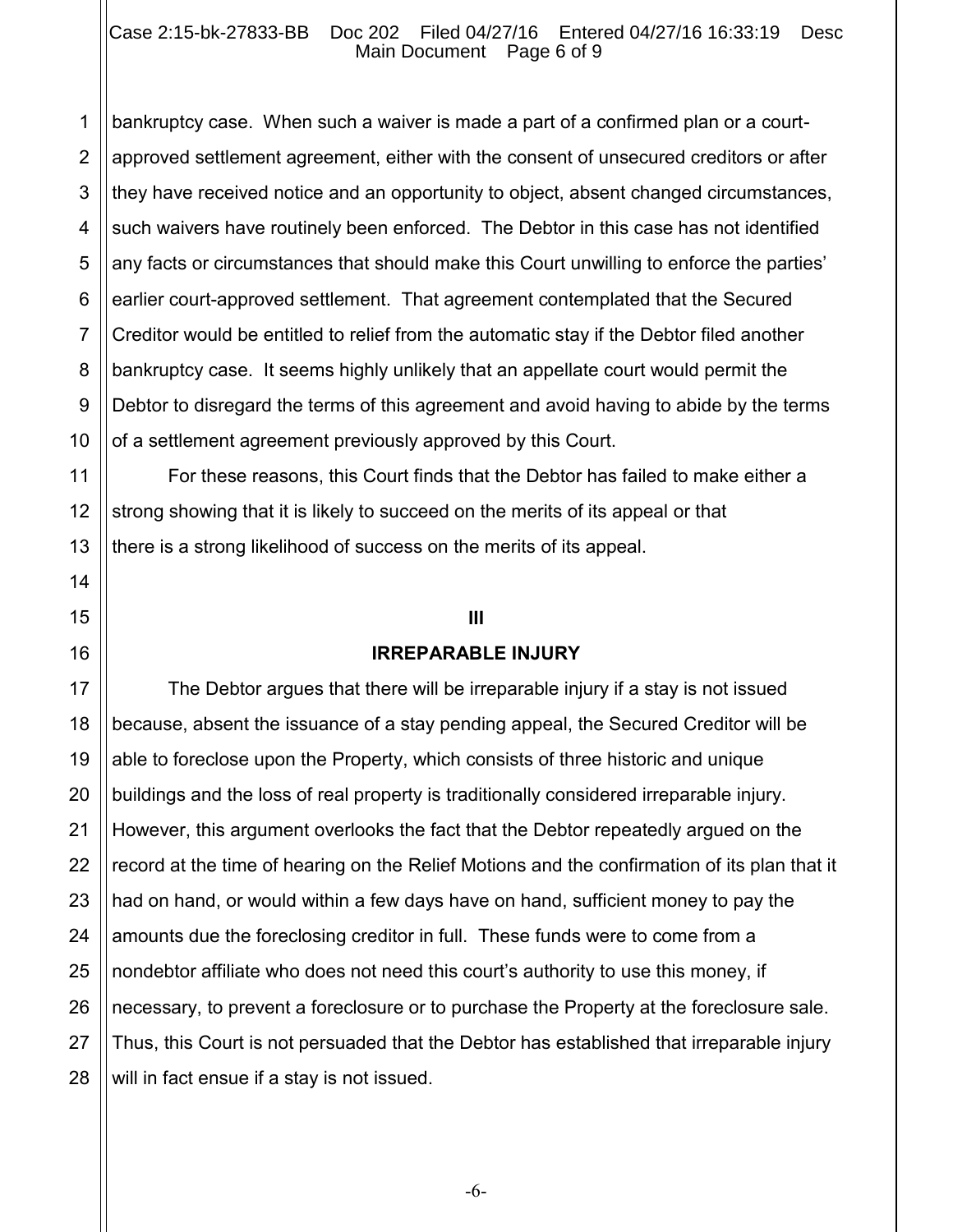#### **IV**

## **IMPACT OF STAY ON NONDEBTOR PARTIES AND PUBLIC INTEREST CONSIDERATIONS (FACTORS 3 AND 4)**

In connection with any evaluation of whether to issue a stay pending appeal, the Court must also consider the impact that the issuance of a stay would have on the appellee and other third parties. Were this Court to issue a stay pending appeal, the Debtor's entire bankruptcy case could end up in an indefinite holding pattern, while the Debtor retained the Secured Creditor's collateral and failed to make monthly payments in exchange. With a stay pending appeal of the Relief Orders in place, the Debtor would no longer have any incentive to move forward with confirmation of a plan of reorganization to keep the Secured Creditor from foreclosing, as the Secured Creditor would be effectively precluded from obtaining relief from stay until one or more appellate courts ruled on the Debtor's appeal. This was certainly not Congress' intent in adopting section 362(d)(3). While it is true that there is a senior creditor (Cantor Group, LLC, as assignee of Citizens Business Bank) who could take action in an effort to move this case forward and who would not be precluded from moving for relief from stay, a foreclosure by this creditor would wipeout entirely any liens held by junior creditors, including the Secured Creditor. And the tools available to this Court to effectively manage the underlying bankruptcy case and move it forward toward resolution would be significantly limited if a stay pending appeal were issued.

## **V**

## **CONCLUSION**

Based on the foregoing, the Court will enter concurrently herewith an order denying the Debtor's Motion. Nevertheless, as several days have elapsed since the Debtor's Motion was filed and this Court would like the Debtor to have an opportunity to present its motion for a stay pending appeal to the Bankruptcy Appellate Panel or the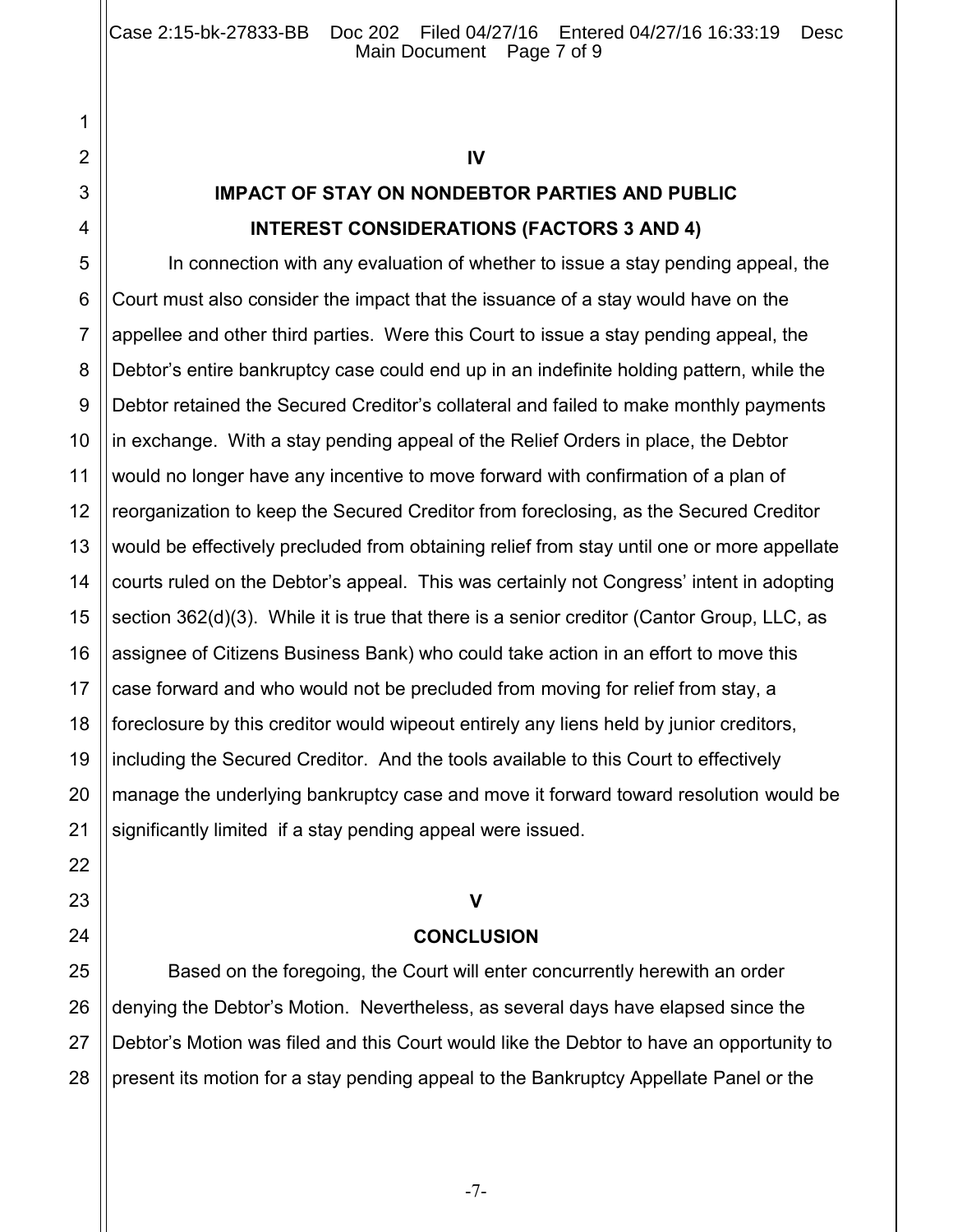|                | Case 2:15-bk-27833-BB  Doc 202  Filed 04/27/16  Entered 04/27/16  16:33:19<br><b>Desc</b><br>Main Document Page 8 of 9                                                  |  |  |
|----------------|-------------------------------------------------------------------------------------------------------------------------------------------------------------------------|--|--|
| $\mathbf 1$    | District Court <sup>3</sup> before the Stay Orders become effective, the order entered on the                                                                           |  |  |
| $\overline{2}$ | Debtor's Motion will include a two-week extension of the 14-day stay of Fed. R.                                                                                         |  |  |
| 3              | Bankruptcy Procedure 4001(a)(3).                                                                                                                                        |  |  |
| 4              | ###                                                                                                                                                                     |  |  |
| 5              |                                                                                                                                                                         |  |  |
| 6              |                                                                                                                                                                         |  |  |
| $\overline{7}$ |                                                                                                                                                                         |  |  |
| 8              |                                                                                                                                                                         |  |  |
| 9              |                                                                                                                                                                         |  |  |
| 10             |                                                                                                                                                                         |  |  |
| 11             |                                                                                                                                                                         |  |  |
| 12             |                                                                                                                                                                         |  |  |
| 13             |                                                                                                                                                                         |  |  |
| 14             |                                                                                                                                                                         |  |  |
| 15             |                                                                                                                                                                         |  |  |
| 16<br>17       |                                                                                                                                                                         |  |  |
| 18             |                                                                                                                                                                         |  |  |
| 19             |                                                                                                                                                                         |  |  |
| 20             |                                                                                                                                                                         |  |  |
| 21             |                                                                                                                                                                         |  |  |
| 22             |                                                                                                                                                                         |  |  |
| 23             |                                                                                                                                                                         |  |  |
| 24             |                                                                                                                                                                         |  |  |
| 25             | Date: April 27, 2016                                                                                                                                                    |  |  |
| 26             | Sheri Bluebond<br>United States Bankruptcy Judge                                                                                                                        |  |  |
| 27             |                                                                                                                                                                         |  |  |
| 28             | 3<br>As the Debtor has not yet filed a notice of appeal and has therefore not yet made an election as between the<br>Bankruptcy Appellate Panel and the District Court. |  |  |

-8-